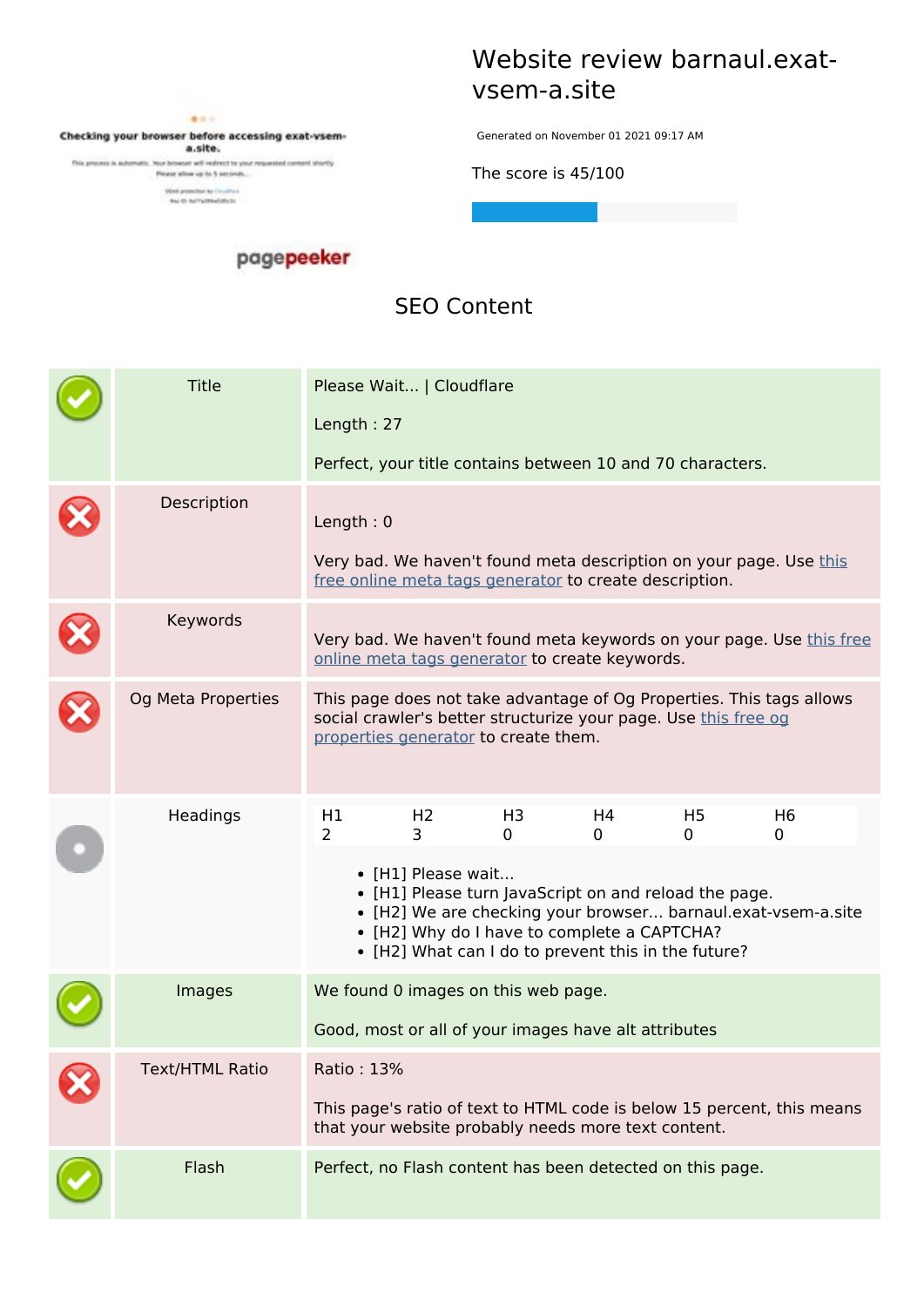## **SEO Content**

|  | Iframe                            | Great, there are no Iframes detected on this page.       |
|--|-----------------------------------|----------------------------------------------------------|
|  |                                   | <b>SEO Links</b>                                         |
|  | <b>URL Rewrite</b>                | Good. Your links looks friendly!                         |
|  | Underscores in the<br><b>URLs</b> | Perfect! No underscores detected in your URLs.           |
|  | In-page links                     | We found a total of 2 links including 0 link(s) to files |
|  | <b>Statistics</b>                 | External Links: noFollow 0%                              |
|  |                                   | External Links: Passing Juice 100%                       |
|  |                                   | Internal Links 0%                                        |

## **In-page links**

| Anchor                       | Type     | Juice         |
|------------------------------|----------|---------------|
| <b>Firefox Add-ons Store</b> | External | Passing Juice |
| Cloudflare                   | External | Passing Juice |

## **SEO Keywords**

| Keywords Cloud | infected run captcha network<br>prevent please cloudflare future<br>page scan |
|----------------|-------------------------------------------------------------------------------|
|                |                                                                               |

## **Keywords Consistency**

| Keyword | Content | Title | Keywords | Description Headings |  |
|---------|---------|-------|----------|----------------------|--|
| please  |         |       |          |                      |  |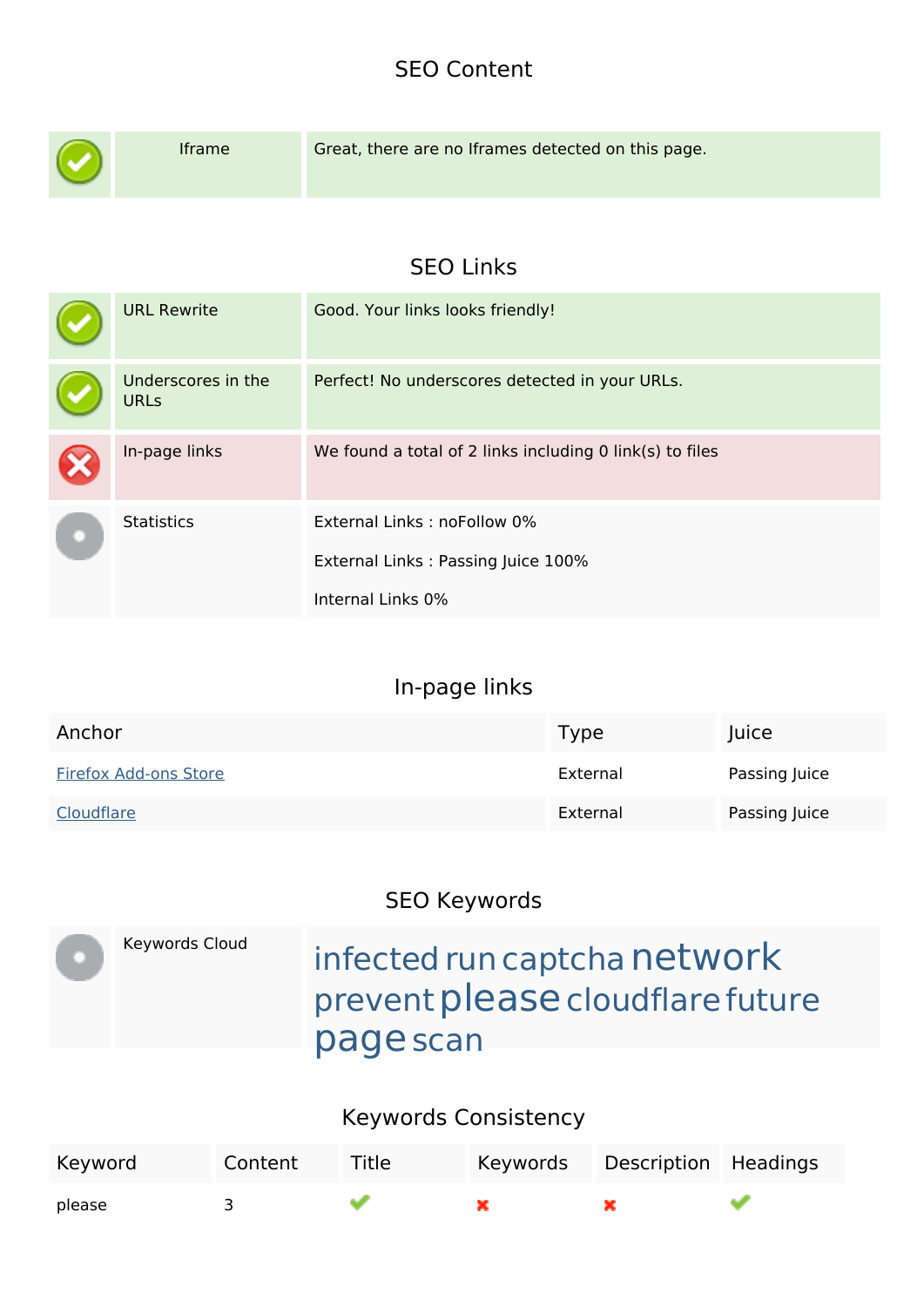## **Keywords Consistency**

| page    | 3 | × | × | × |   |
|---------|---|---|---|---|---|
| network | 3 | × | × | × | × |
| scan    | 2 | × | × | × | × |
| run     | ົ | × | × | × | × |

# **Usability**

| Url                | Domain: barnaul.exat-ysem-a.site<br>Length: 24    |
|--------------------|---------------------------------------------------|
| Favicon            | Great, your website has a favicon.                |
| Printability       | We could not find a Print-Friendly CSS.           |
| Language           | Good. Your declared language is en.               |
| <b>Dublin Core</b> | This page does not take advantage of Dublin Core. |

### **Document**

| Doctype              | HTML 5                                                     |
|----------------------|------------------------------------------------------------|
| Encoding             | Perfect. Your declared charset is UTF-8.                   |
| <b>W3C Validity</b>  | Errors: 1<br>Warnings: 0                                   |
| <b>Email Privacy</b> | Great no email address has been found in plain text!       |
| Deprecated HTML      | Great! We haven't found deprecated HTML tags in your HTML. |
| <b>Speed Tips</b>    | Excellent, your website doesn't use nested tables.         |